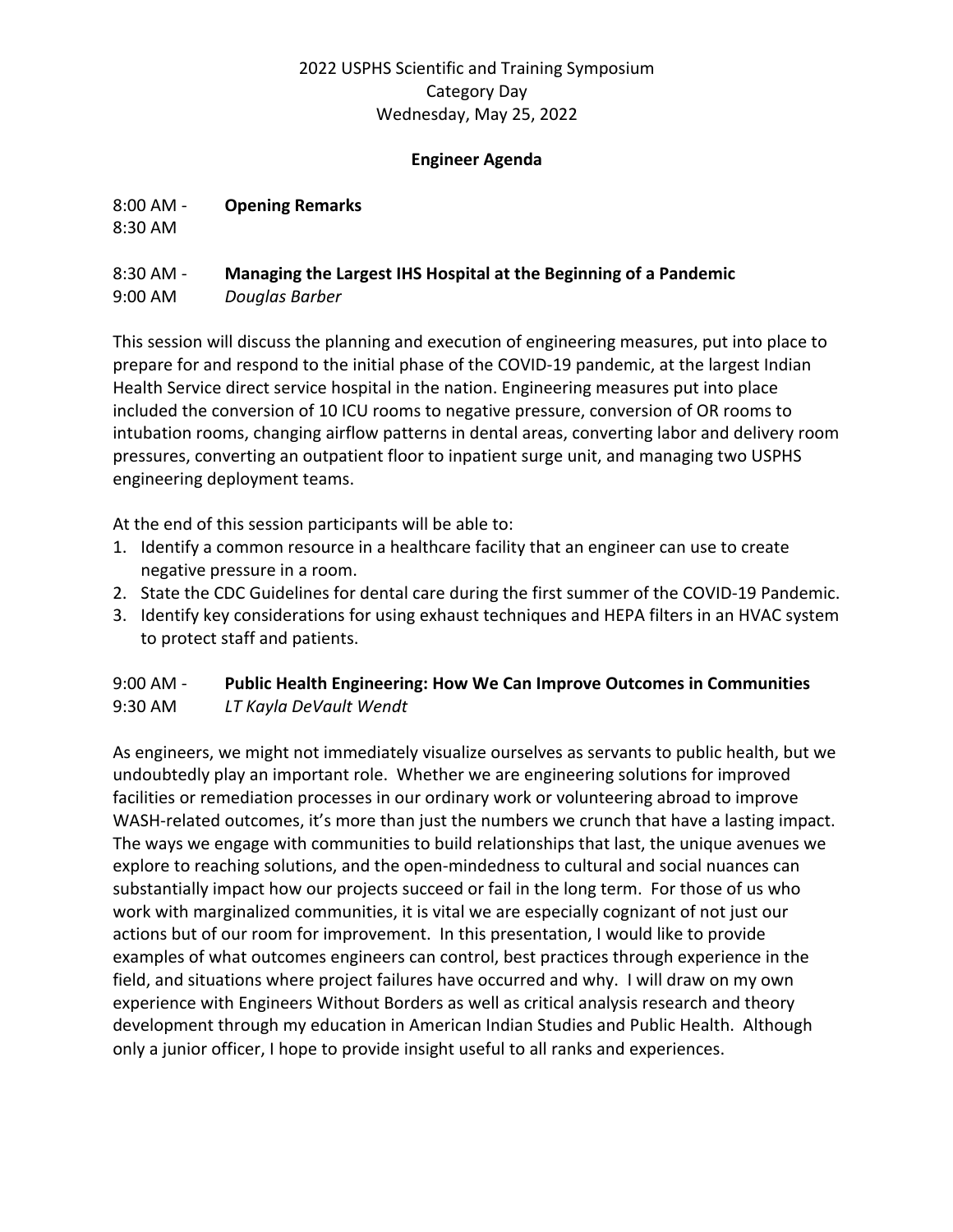At the end of this session participants will be able to:

- 1. Critically analyze the project.
- 2. Provide examples of how cultural intelligence can positively or negatively impact project outcomes.
- 3. 3. Present best practices of how engineers can engage in their work to produce better results, including specific approaches to public health solutions.

# 9:30 AM - **Icebreaker Activity**

10:00 AM

# 10:00 AM - **The Building 40A Vaccine Research Center Laboratory Expansion at the**

10:30 AM **National Institutes of Health**

*CAPT Gretchen Cowman* 

The National Institutes of Health will be constructing a six story, 90,000 gross square foot addition to the Building 40 National Institute of Allergy and Infectious Diseases (NIAID) Vaccine Research Center (VRC). The NIAID Vaccine Research Center (VRC) is in the forefront of developing vaccines for infectious disease threats, including coronaviruses (SARS-CoV-2, MERS-CoV, SARS-CoV), influenza, HIV-AIDS, and Ebola. The VRC is frequently called upon to address biodefense threats and global pandemic emerging infectious disease (EID) threats. Building 40A will double the available laboratory space of the VRC, and it will house BSL-2 and specialty laboratories, laboratory support space, administrative support space, and conference/meeting rooms. The COVID-19 pandemic highlighted the urgency of the need for this research facility expansion, and construction funding was made available through the Coronavirus Aid, Relief, and Economic Security (CARES) Act. Design of this complex facility was a 2.5-year process and was completed in September 2021. Construction is anticipated to take at least 30 months, beginning in January 2022.

At the end of this session participants will be able to:

- 1. Explain the technical considerations that go into designing a complex laboratory facility.
- 2. Plan and Implement a high-profile construction project that requires input and coordination of multiple stakeholders.
- 3. Describe the HHS approval process for major capital projects.

# 10:30 AM - **Implementing COVID-19 Wastewater Surveillance in Tribal Communities** 11:00 AM *Benjamin Chadwick*

The COVID-19 pandemic has been a source of ongoing challenges and presents an increased risk of illness among rural populations, especially tribal communities. The Centers for Disease Control and Prevention (CDC) and the US Department of Health and Human Services (HHS) have determined that surveillance of wastewater streams for the presence of SARS-CoV-2, the virus that causes COVID-19, can be an effective way to provide information on the presence and level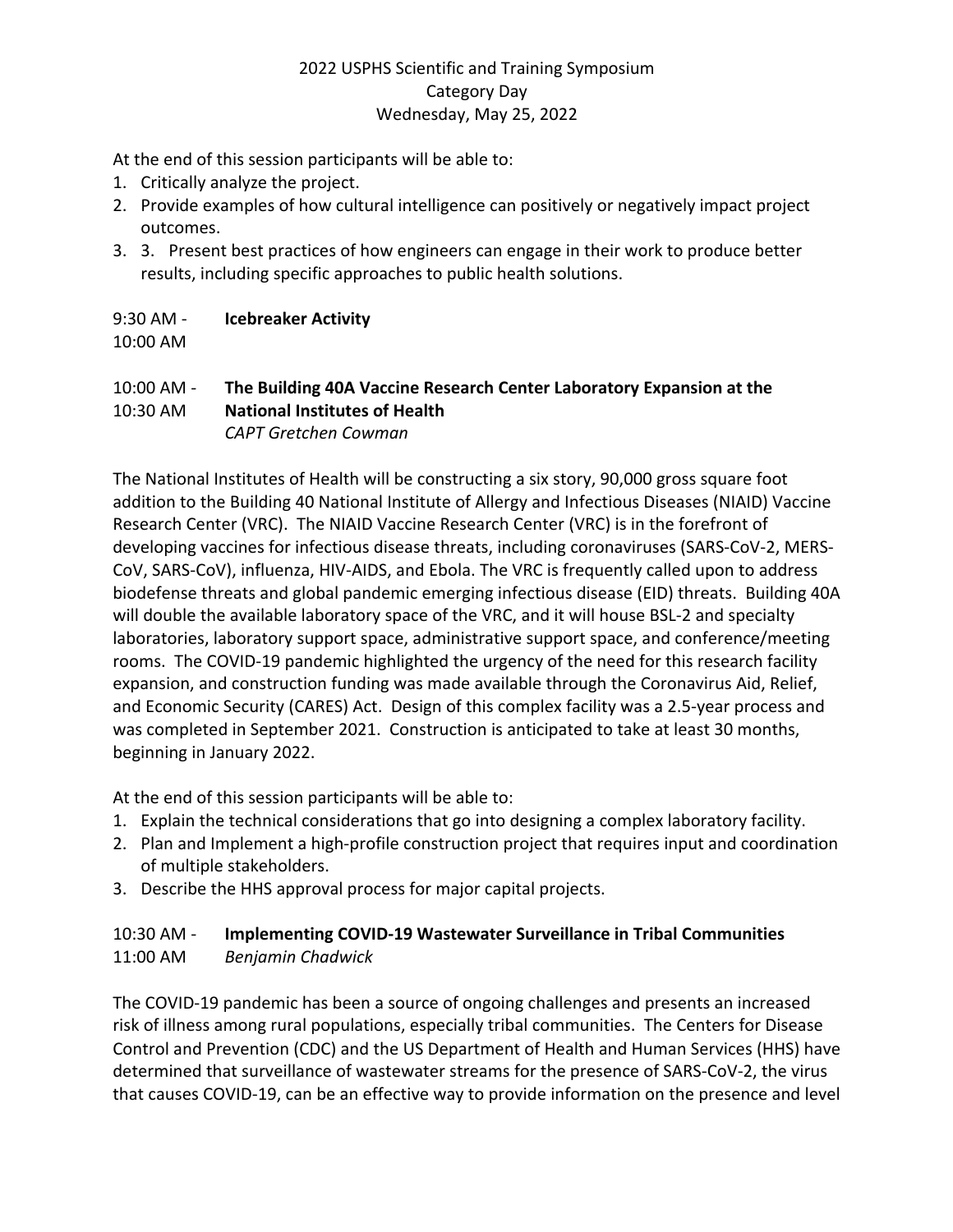of viral transmission in communities as well as trends in infection rates. It may also provide tribal and public health leaders with more advance awareness of outbreaks or increases in transmission, compared to relying on testing of individuals. Sustainable wastewater surveillance requires coordination between tribal leaders, health officials (tribal, federal and state), utilities, labs, and clinical researchers. Data collected from wastewater samples can also be incorporated into public-education and tribal community outreach campaigns.

At the end of this session participants will be able to:

- 1. Explain wastewater sampling procedures and testing methods for COVID-19.
- 2. Describe the essential elements of an effective surveillance plan (community outreach and buy-in, a strategy for sampling, appropriate interpretation of data, and public communication).
- 3. Engage in discussions with tribal partners on the value of COVID wastewater surveillance.

11:00 AM - **Break in Exhibit Hall**

1:00 PM

- 1:00 PM **Lunch, CPO Spring Award Presentation, and USPHS Engineer Recruitment**  2:30 PM **Education & Training**
- 2:30 PM **ATSDR Health Assessment of Vapor Intrusion: Determining the Source of**  3:00 PM **Indoor Vapors** *LCDR Sandra Miller*

The Agency for Toxic Substances and Disease Registry (ATSDR) is a federal public health agency that protects communities from harmful health effects related to exposure to hazardous substances. ATSDR performs public health assessments to evaluate potential health impacts of environmental contamination and makes recommendations to prevent or reduce harmful exposures. Vapor intrusion is a way volatile chemicals in soil and groundwater can enter and accumulate inside buildings. At vapor intrusion sites, it's important to understand whether contaminants detected in indoor air are from subsurface, indoor, or outdoor sources. ATSDR compares concurrent subslab soil gas, indoor air, and outdoor air concentrations to determine how contaminants are moving in the environment and if the vapor intrusion pathway must be addressed. Other methods include comparing attenuation factors for contaminants with similar properties, comparing contaminant ratios in different media, and comparing measured indoor air concentrations to modeled indoor air concentrations. By determining the source of indoor vapors, ATSDR can make recommendations that better protect health. For example, when exposures are from indoor household product use and not from vapor intrusion, ATSDR recommends health education for building occupants on product use. This presentation will share the application of these methods in the health assessment process.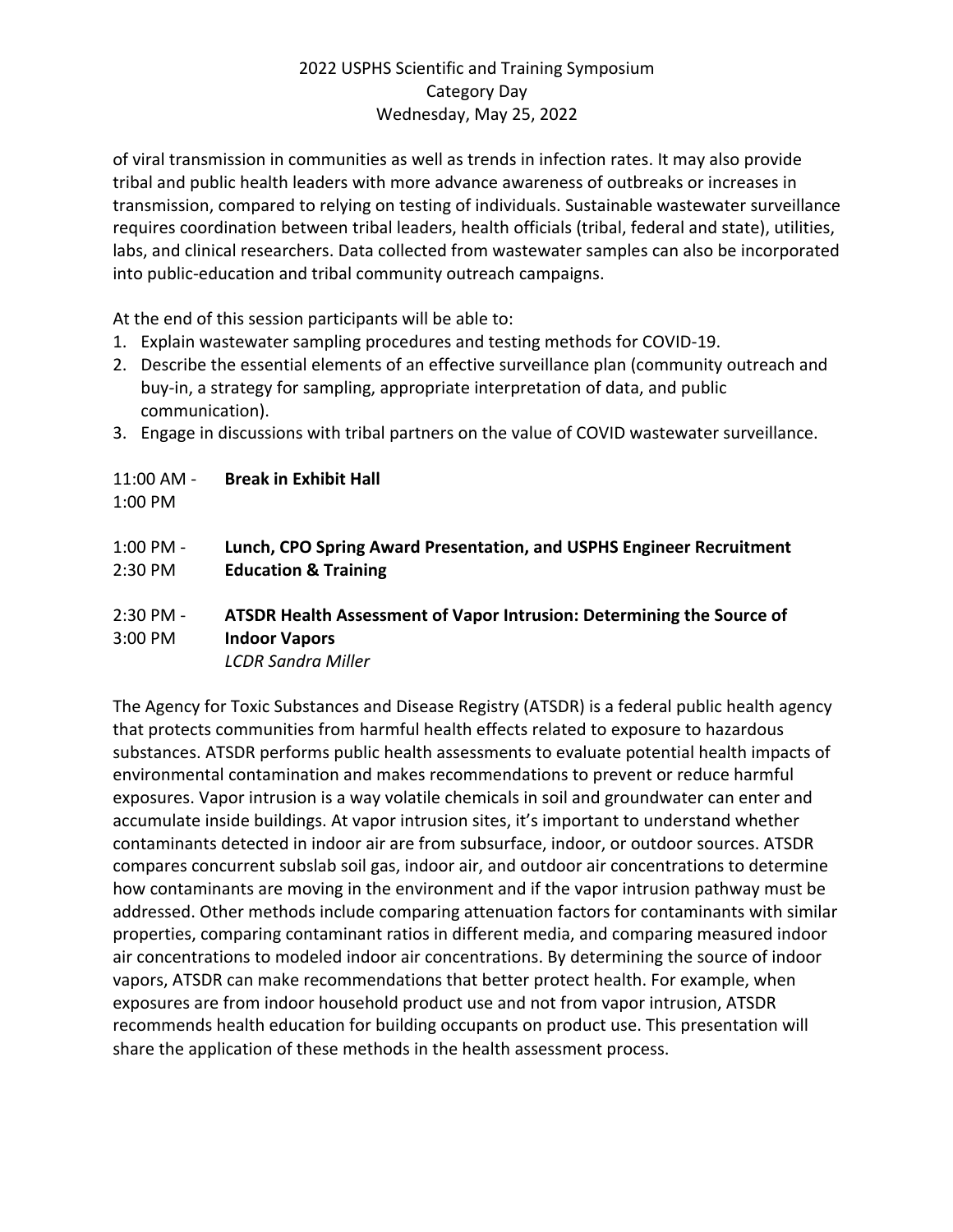At the end of this session participants will be able to:

- 1. List the types of environmental sampling data considered when conducting vapor intrusion analysis for a public health assessment.
- 2. Discuss the differences between contaminant vapors from subsurface sources versus indoor and outdoor sources.
- 3. Identify methods for minimizing risks to public health from contaminant vapors.

# 3:00 PM - **USPHS Engineer Careers in the Indian Health Service (IHS) and National Park**  3:30 PM **Service (NPS)**

*LCDR Travis Sorum; LCDR Garrett Chun* 

LCDR Travis Sorum and LCDR Garrett Chun will present on a typical day in the life of a USPHS Engineer employed within the IHS and NPS. USPHS Engineers are a perfect fit for work within the IHS and NPS and vice versa. USPHS Engineers employed within these two agencies work in water and wastewater as well as healthcare facility design. Specifically, we will discuss the water and wastewater engineering and design work that we are involved with. A successful service/project is only as good as your communication skills, organization of resources and the team that you surround yourself with. No one person can do everything and still be able to do it effectively. USPHS Engineers employed within these agencies are also often asked to take on ancillary roles as needed during times of emergency or reduced staffing, at times on short notice. Our typical daily in addition to ancillary roles play well in preparing us to be deployable assets on US Public Health Service Commissioned Corps deployments. The presentation will discuss our day-to-day work and the value that it brings to the United States PHS Commissioned Corps. The purpose of the presentation is to educate USPHS Engineers on the exciting and unique opportunities to serve in the IHS and NPS and the significant impact in everyday as well as emergency situations that our work has on the many people visiting National parks across the country and to American Indian and Alaskan Native communities.

At the end of this session participants will be able to:

- 1. Identify projects that a typical IHS and NPS Engineer encounters.
- 2. Discuss the roles beyond engineering and construction management that Engineers take on within IHS and NPS and why it is so important to the United States PHS Commissioned Corps.
- 3. Explain the value of soft skills in our work and the importance of ongoing development of these skills

3:30 PM - **Break** 3:45 PM